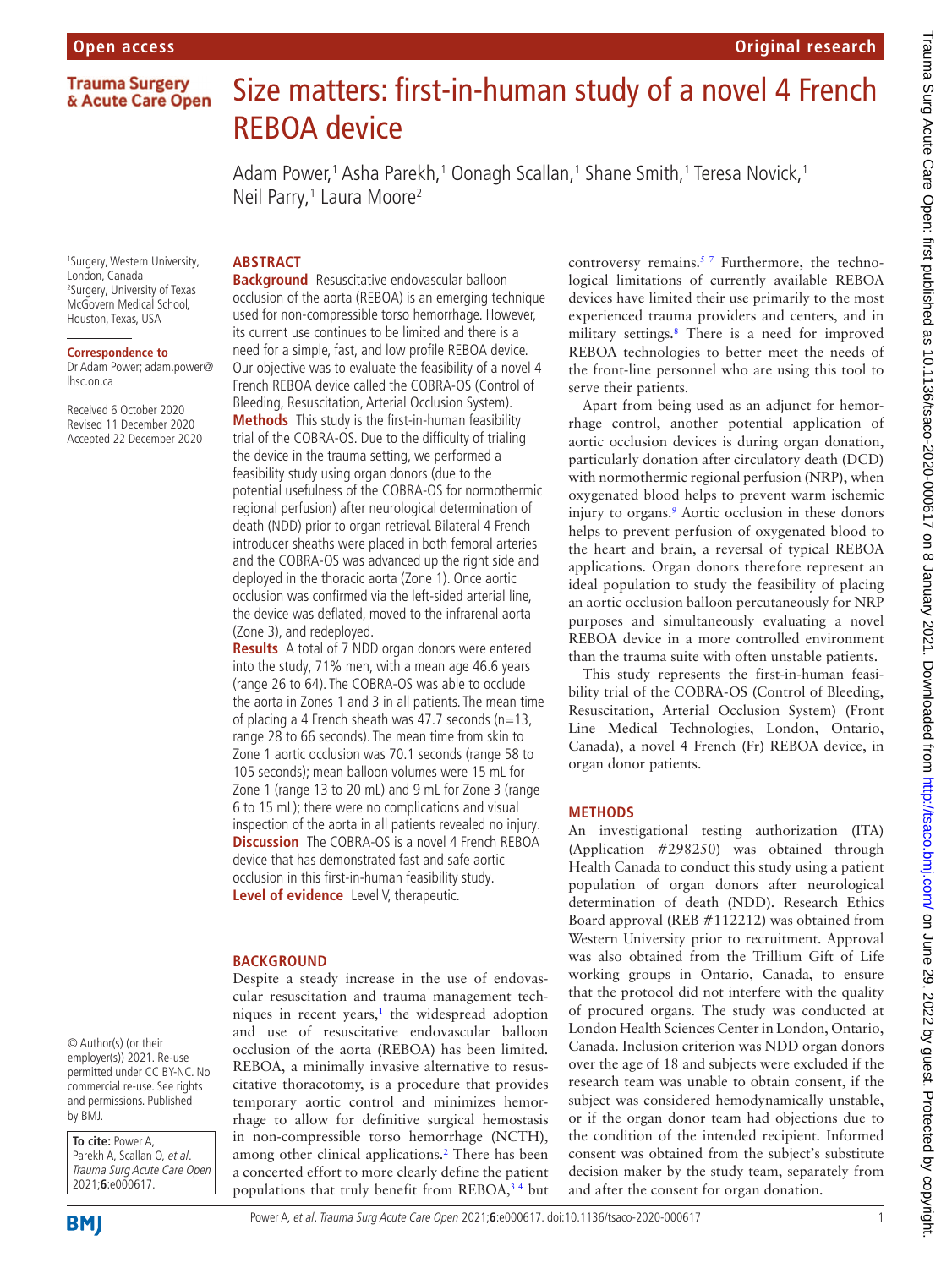



<span id="page-1-0"></span>**Figure 1** Schematic of the COBRA-OS. COBRA-OS, Control of Bleeding, Resuscitation, Arterial Occlusion System.

#### **The COBRA-OS**

The device used for aortic occlusion in this study was the COBRA-OS (see figures [1 and 2\)](#page-1-0). The COBRA-OS is a large vessel balloon occlusion system designed to be inserted through a 4 Fr sheath. A 4 Fr Custom Sheath Introducer Kit (0.018-inch guidewire) that accompanies the device is used to gain access to the common femoral artery in the groin (see [figure](#page-1-1) 3A,B). The COBRA-OS is designed to occlude the aorta in the descending thoracic aorta (Zone 1; solid black marker; indicating 48cm depth) or to occlude the aorta below the renal arteries (Zone 3; three black markers; indicating 28cm depth). Its overall working length and therefore maximal reach is 55cm. The device consists of a stiff stainless-steel inner guidewire with an atraumatic floppy distal J-tip that is housed in a compliant occlusion balloon with proximal and distal necks. No other guidewires are required and this is not an over-the-wire device. A reusable J-tip straightener is preloaded on the distal neck to facilitate the introduction of the device into the 4 Fr introducer sheath hemostasis valve. Although the 4 Fr sheath can be used as an arterial line



**Figure 2** Image of the COBRA-OS with syringe attached. COBRA-OS, Control of Bleeding, Resuscitation, Arterial Occlusion System.

monitor, a separate femoral arterial line may already be in place. For example, if a typical Arrow 18 gauge, 16cm length, femoral arterial line (Teleflex, Pennsylvania, USA) is initially used, then the 42cm 0.018 inch guidewire included with the 4 Fr Custom Sheath Introducer Kit can easily be inserted through the arterial line lumen. The arterial line would then be removed over the wire and the 4 Fr introducer sheath placed over the same wire for subsequent aortic occlusion with the COBRA-OS.

#### **Procedure**

A single general and vascular surgeon (AP) performed all procedures as per the approved ITA protocol and the instructions for use were followed for the device. The study subject was brought to the operating room for organ procurement and prior to incision, a 4 Fr sheath was placed in the left common femoral artery percutaneously using an 0.018-inch micropuncture kit (4 Fr Custom Sheath Introducer Kit) under ultrasound guidance. The sidearm was attached to an arterial line setup to measure femoral artery blood pressure and ultimately to confirm aortic occlusion. Organ procurement started in the standard fashion and when the supraceliac aortic occlusion step was necessary prior to controlled cardiac arrest, a right-sided 4 Fr sheath was placed as before and the COBRA-OS was introduced and inflated with normal saline in the descending thoracic aorta (Zone 1 REBOA) for 1 minute and then deflated. Successful aortic occlusion was documented with flat-lining of the left-sided femoral arterial line and loss of pulse with palpation of the aorta directly below the device. Palpation of the aorta above and below the device also confirmed appropriate zone positioning. The COBRA-OS device was then pulled back and deployed in the infrarenal aorta (Zone 3 REBOA) for another minute and aortic occlusion/



<span id="page-1-1"></span>**Figure 3** Image of the 4 Fr Custom Sheath Introducer Kit. (A) Kit in holster. (B) 4 Fr sheath with introducer, 21-gauge needle, 0.018-inch guidewire. Fr, French.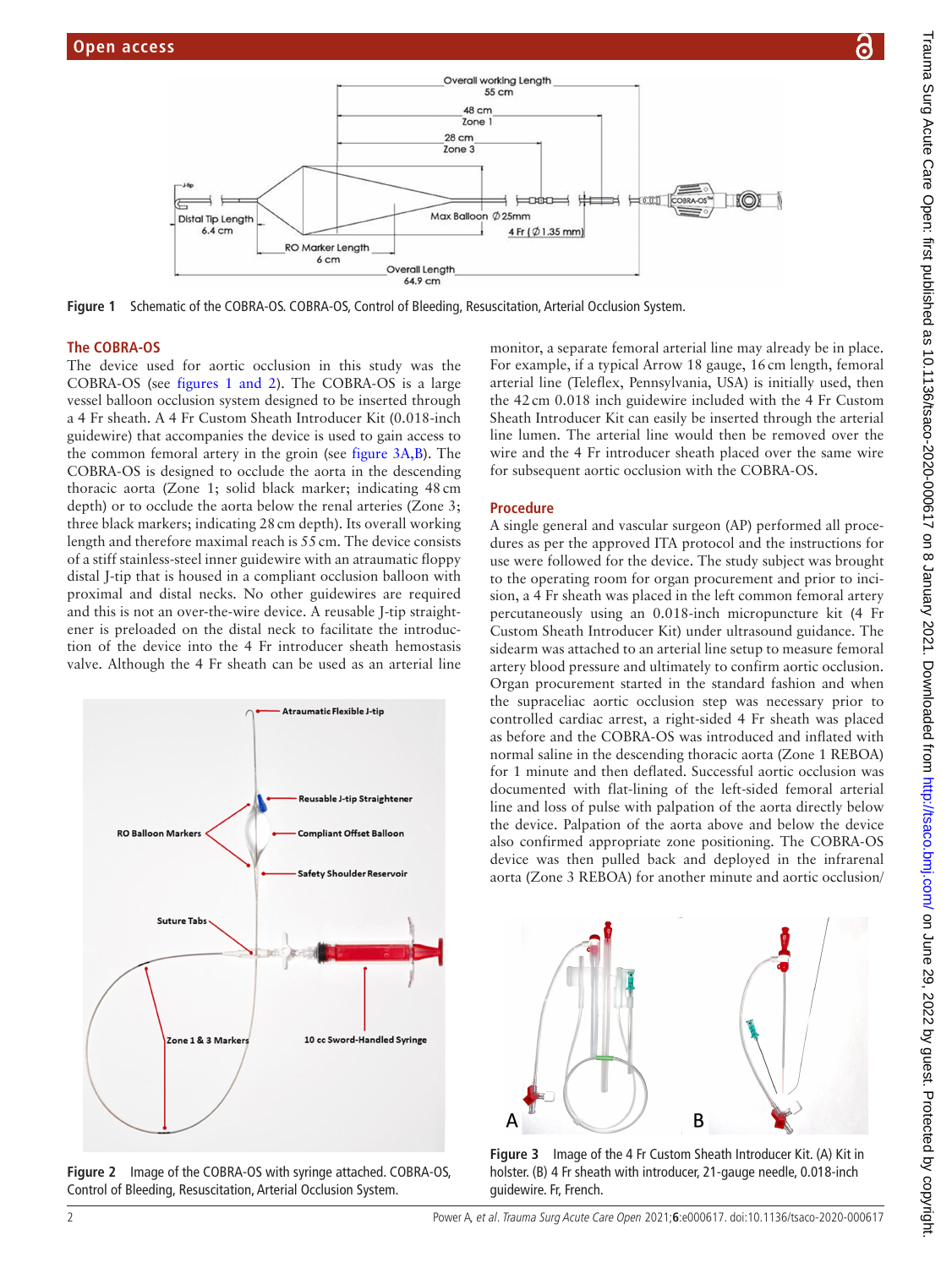positioning was again documented. The device was then deflated and removed from the sheath. Visual inspection of the aorta at the aortic occlusion sites was performed directly for any external damage. Organ procurement then proceeded using standard techniques.

The primary outcomes of this study were the ability of the COBRA-OS to occlude the aorta at Zones 1 and 3, the individual times of placing the 4 Fr introducer sheaths, and the time from needle touching skin (including access) to Zone 1 aortic occlusion. Balloon volumes, access related complications, and external visual inspection of the aorta at Zones 1 and 3 were also recorded.

# **RESULTS**

A total of 10 NDD organ donor subjects were approached for the study and 3 were excluded (1 was hemodynamically unstable, 1 organ donor team refused participation due to the condition of the intended recipient, and 1 subject's substitute decision maker did not give consent). Therefore, five male patients (71%) and two female patients (29%) were entered into the study, for a total of seven patients with a mean age of 46.6 (range 26 to 64). Causes of death were kept confidential to protect the identity of the donors, but all donors met criteria for brain death and were considered hemodynamically stable on entry into the operating room.

The COBRA-OS was able to occlude the aorta in Zone 1 and Zone 3 in all seven patients. The mean time of placing the 4 Fr sheaths was 47.7 seconds ( $n=13$ , range 28 to 66 seconds). The mean time from needle in skin to Zone 1 aortic occlusion was 70.1 seconds (range 58 to 105seconds). Mean balloon volumes were 15mL for Zone 1 (range 13 to 20mL) and 9mL for Zone 3 (range 6 to 15mL). There were no complications and external visual inspection of the aorta in all patients revealed no injury.

# **DISCUSSION**

REBOA is indicated for traumatic life-threatening hemorrhage below the diaphragm in patients who present in hemorrhagic shock and are unresponsive or transiently responsive to resuscitation[.10](#page-4-2) Although REBOA offers a minimally invasive approach to aortic occlusion, there are technical challenges that accompany the procedure which have contributed to its limited use in practice. One of the limiting factors has been device profile, as procedure time and complications may increase with catheter size.<sup>11-16</sup> It is intuitive that smaller access sheaths in coagulopathic trauma patients would be preferred from an access site bleeding complication standpoint and eliminating the need to upsize an initial low-profile sheath can speed up the overall procedure.

This first-in-human feasibility study demonstrates the safety and effectiveness of a novel 4 Fr REBOA device. Existing REBOA devices continue to require a 7 Fr sheath, which is a larger sheath profile than with most standard percutaneous endovascular products used by expert interventionalists (most often 5 to 6 Fr). By reducing the profile to 4 Fr, the aim was to decrease access site complications and simplify the procedure by eliminating the need to upsize an initial sheath. In addition to the reduction in profile, the COBRA-OS was also designed to be "fluoroscopy-free" (without the need to be tracked over a wire), have an atraumatic flexible tip for safe blind advancement in arteries, and have a stiff enough body to withstand aortic pressures during full aortic occlusion. Besides safety and effectiveness, this study also demonstrates that the device can be deployed very quickly in experienced hands, although under very controlled circumstances.

There are some key differences to be noted about the COBRA-OS compared with other REBOA devices besides the reduction in profile. Similar to other devices, but not all, it is not an over-the-wire device and instead is inserted directly through the empty 4 Fr sheath and advanced atraumatically into the aorta to either Zone 1 or Zone 3. The device does not have a built-in arterial line, contrary to some other devices, and therefore an alternative means to monitor blood pressure and confirm aortic occlusion must be used. The device is also only indicated for vessels up to 25mm in diameter, with typical trauma patient proximal thoracic aortic diameters being approximately 23mm[.17](#page-4-4) This was a conscious design feature to help prevent aortic and balloon rupture by setting the maximum volume of the compliant balloon at 13cc, equivalent to 25mm. In addition, the COBRA-OS has only two markers on the shaft to indicate typical distances for Zone 1 (single black marker at 48cm depth) and Zone 3 (three black markers at 28cm depth) as suggested by Eliason *et al* for fixed REBOA length catheters,<sup>18</sup> compared with other devices with either no markers or markers on the entire length of the device. It also has a unique offset ice-cream cone shaped balloon with a safety shoulder reservoir, compared with other elliptical or spherical shaped balloons, that was incorporated into the design to help prevent rupture of the balloon or aorta during inflation. The shape and design of the balloon also lends to its ability to achieve partial-REBOA on deflation if desired, which is not easily achieved by some other compliant REBOA balloon systems.[19](#page-4-6)

The COBRA-OS can be used to improve the situations in which REBOA is currently being used. Depending on local institutional protocols for trauma patients, the COBRA-OS 4 Fr sheath can be placed in the femoral artery and used as a femoral arterial line to monitor blood pressure. Early femoral access when considering REBOA has been associated with a survival advantage.[20](#page-4-7) If REBOA is not required, the 4 Fr sheath can be removed and manual compression can be used for hemostasis. However, if REBOA is required, the COBRA-OS can be quickly deployed without the need to insert a separate stiff wire and upsize to a larger sheath, thus making the procedure simpler and less cumbersome, avoiding additional endovascular equipment which is not always readily available in trauma suites.

Apart from the advantages of reducing potential access site complications and increasing the speed of the procedure, a smaller profile access sheath and device traversing the iliac arteries and aorta has other benefits. Larger sheaths are known to be more obstructive in small and often tortuous iliac vessels. Trauma patients are frequently known to have vasospastic blood vessels and are often started on vasopressor medications which vasoconstrict their vasculature. Therefore, a 7 Fr sheath may be fully or partially occlusive, potentially promoting vessel thrombosis, especially if left in place when patients are transferred to postoperative care. It is unknown if a 4 Fr sheath will reduce vessel thrombosis if left in place postoperatively but the significantly lower profile makes this a possibility. The 4 Fr sheath may be used as an arterial line monitor during postoperative care and even as a conduit to a subsequent REBOA device placement if the patient becomes hemodynamically unstable again.

When considering applications other than trauma, a lowprofile system may be equally advantageous. In patients with hypercoagulable postpartum hemorrhage who often have small vasospastic iliac vessels and aorta, the 4 Fr COBRA-OS may be the ideal Zone 3 aortic occlusion device to be placed and only deployed if necessary, decreasing the chance of vessel thrombosis and potential limb loss when using REBOA as a surgical adjunct. $21$  Furthermore, in patients presenting with severe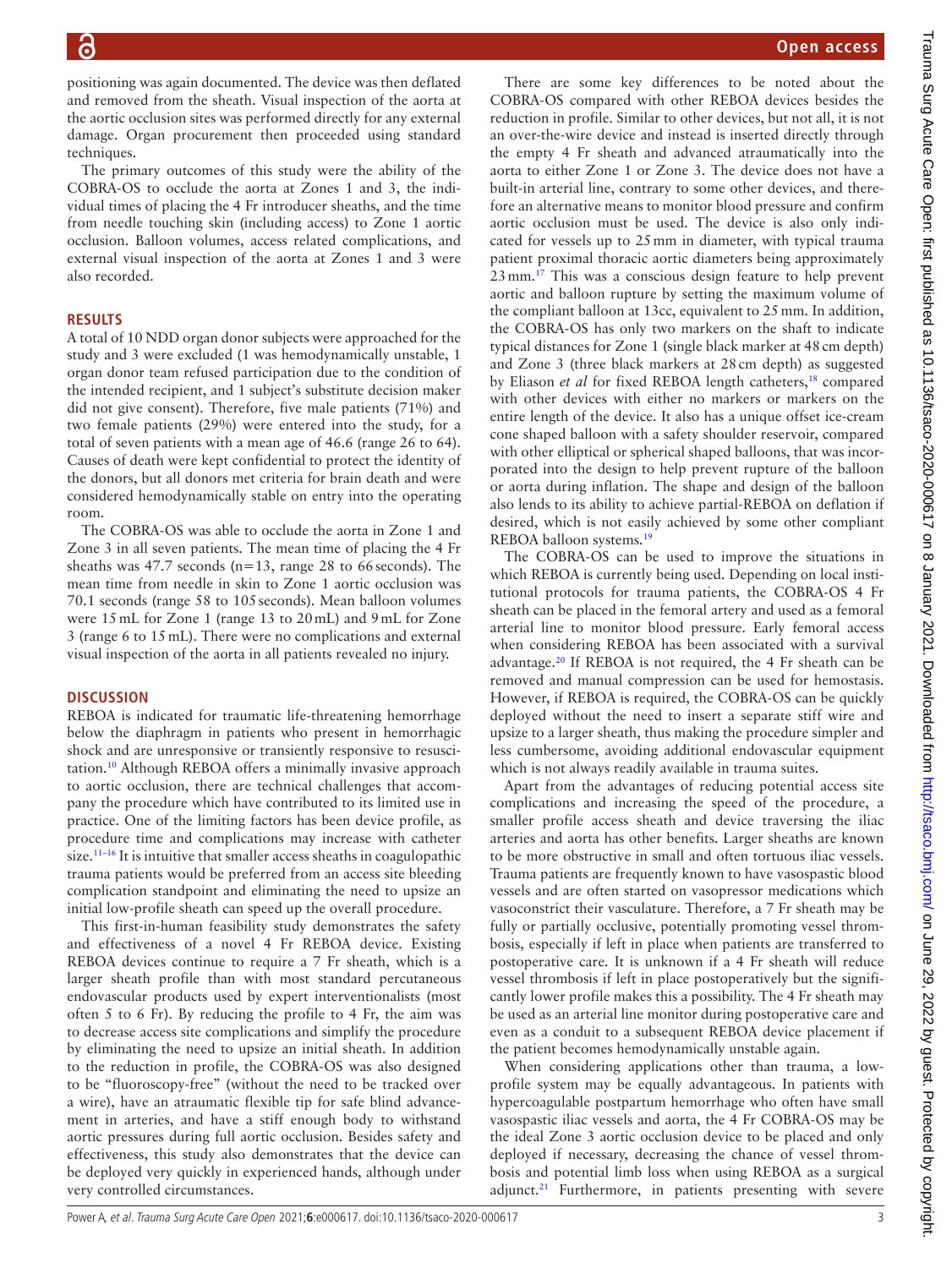trauma to non-level 1 trauma centers or in prehospital scenarios, the smaller and less obstructive 4 Fr sheath and COBRA-OS may potentially be placed prophylactically for patient transfer and REBOA only used if the patient becomes unstable.<sup>22</sup> Finally, in pediatric REBOA scenarios, a low-profile system would be preferable due to the inherent smaller size of access vessels and aorta in this patient population.<sup>23</sup>

As described here, low-profile aortic occlusion balloons may be used to potentially improve the efficiency of NRP techniques during organ procurement. NRP is an evolving technique to improve the function of procured organs after controlled or uncontrolled DCD[.24](#page-4-11) Low-profile occlusion balloons placed percutaneously may enable less manipulation of the DCD organ donor during preparation prior to organ procurement. These devices may play an important role in the future of NRP techniques, but have yet to be studied extensively.

To our knowledge, this is the lowest profile aortic occlusion device ever reported<sup>25</sup> and we think that the 4 Fr COBRA-OS represents a significant improvement in REBOA technology by lowering the profile without compromising aortic occlusion ability. Due to the lower profile, we expect adoption for REBOA to increase when this device becomes widely available, similar to when there was a transition from 12 Fr to 7 Fr devices. For perspective on device profile, a typical femoral arterial line is 18 gauge or 1.3mm outer diameter (OD); the 4 Fr sheath used with the COBRA-OS is approximately 1.8mm OD; and a typical 7 Fr sheath is approximately 3.1mm OD. See [figure](#page-3-3) 4 for demonstration of two COBRA-OS devices fitting through a 7 Fr sheath. Further studies and use of the COBRA-OS will help elucidate the benefits of this low profile REBOA device.



<span id="page-3-3"></span>**Figure 4** Image of two COBRA-OS devices fitting through a 7 Fr sheath. COBRA-OS: Control of Bleeding, Resuscitation, Arterial Occlusion System; Fr, French.

There are a number of limitations with this study. The procedure was completed by a single expert general and vascular surgeon under controlled circumstances at a single center which raises the question of whether these results are repeatable in emergency trauma suite scenarios with users that are not as familiar with the device. In addition, the relatively small number of patients limits broad generalizations about the device in all patient populations and applications.

### **CONCLUSION**

The novel 4 Fr COBRA-OS has demonstrated the ability to provide fast and safe aortic occlusion in this first-in-human feasibility study and is a viable option for patients in whom REBOA is deemed necessary.

**Acknowledgements** We would like to thank the Trillium Gift of Life Network, 2020, Toronto, Ontario, for their incredible support of this project.

**Contributors** APo, OS, and TN were involved in study design and submission of the ITA application to Health Canada and Western University's REB. APo, APa, OS, and TN were involved in data collection. All authors were involved in data analysis, data interpretation, and critical revisions. The first draft of the article was written by APo.

**Funding** This study was generously funded by Western University's Department of Surgery Internal Research Fund 2019.

**Competing interests** A Power and A Parekh are co-founders and have an equity stake in Front Line Medical Technologies Inc. L J Moore is Chair of the Scientific Advisory board, has an equity stake, and receives consulting fees from Front Line Medical Technologies Inc.

**Patient consent for publication** Not required.

**Provenance and peer review** Not commissioned; externally peer reviewed.

**Data availability statement** Data are available on reasonable request. All data relevant to the study are included in the article or uploaded as supplementary information. Further data are available through Trillium Gift of Life Network, 2020, Toronto, Ontario but must remain confidential due to the sensitive nature of organ donation.

**Open access** This is an open access article distributed in accordance with the Creative Commons Attribution Non Commercial (CC BY-NC 4.0) license, which permits others to distribute, remix, adapt, build upon this work non-commercially, and license their derivative works on different terms, provided the original work is properly cited, appropriate credit is given, any changes made indicated, and the use is non-commercial. See: [http://creativecommons.org/licenses/by-nc/4.0/.](http://creativecommons.org/licenses/by-nc/4.0/)

#### **REFERENCES**

- 1 Hörer TM, Pirouzram A, Khan M, Brenner M, Cotton B, Duchesne J, Ferrada P, Kauvar D, Kirkpatrick A, Ordonez C, et al. Endovascular Resuscitation and Trauma Management (EVTM) - Practical Aspects and Implementation. [Shock](http://dx.doi.org/10.1097/SHK.0000000000001529) 2020;Publish Ahead of Print.
- <span id="page-3-0"></span>2 Moore LJ, Brenner M, Kozar RA, Pasley J, Wade CE, Baraniuk MS, Scalea T, Holcomb JB. Implementation of resuscitative endovascular balloon occlusion of the aorta as an alternative to resuscitative thoracotomy for noncompressible truncal hemorrhage. [J](http://dx.doi.org/10.1097/TA.0000000000000809)  [Trauma Acute Care Surg](http://dx.doi.org/10.1097/TA.0000000000000809) 2015;79:523–32.
- <span id="page-3-1"></span>3 DuBose JJ, Scalea TM, Brenner M, Skiada D, Inaba K, Cannon J, Moore L, Holcomb J, Turay D, Arbabi CN, et al. The AAST prospective aortic occlusion for resuscitation in trauma and acute care surgery (aorta) registry: data on contemporary utilization and outcomes of aortic occlusion and resuscitative balloon occlusion of the aorta (REBOA). [J Trauma Acute Care Surg](http://dx.doi.org/10.1097/TA.0000000000001079) 2016;81:409–19.
- 4 Bekdache O, Paradis T, Shen YBH, Elbahrawy A, Grushka J, Deckelbaum D, Khwaja K, Fata P, Razek T, Beckett A. Resuscitative endovascular balloon occlusion of the aorta (REBOA): indications: advantages and challenges of implementation in traumatic non-compressible torso hemorrhage. [Trauma Surg Acute Care Open](http://dx.doi.org/10.1136/tsaco-2018-000262) 2019;4:e000262.
- <span id="page-3-2"></span>5 Joseph B, Zeeshan M, Sakran JV, Hamidi M, Kulvatunyou N, Khan M, O'Keeffe T, Rhee P. Nationwide analysis of resuscitative endovascular balloon occlusion of the aorta in civilian trauma. [JAMA Surg](http://dx.doi.org/10.1001/jamasurg.2019.0096) 2019;154:500-8.
- 6 Inoue J, Shiraishi A, Yoshiyuki A, Haruta K, Matsui H, Otomo Y. Resuscitative endovascular balloon occlusion of the aorta might be dangerous in patients with severe torso trauma: a propensity score analysis. [J Trauma Acute Care Surg](http://dx.doi.org/10.1097/TA.0000000000000968) 2016;80:559–67.
- 7 Mikdad S, van Erp IAM, Moheb ME, Fawley J, Saillant N, King DR, Kaafarani HMA, Velmahos G, Mendoza AE. Pre-peritoneal pelvic packing for early hemorrhage control reduces mortality compared to resuscitative endovascular balloon occlusion